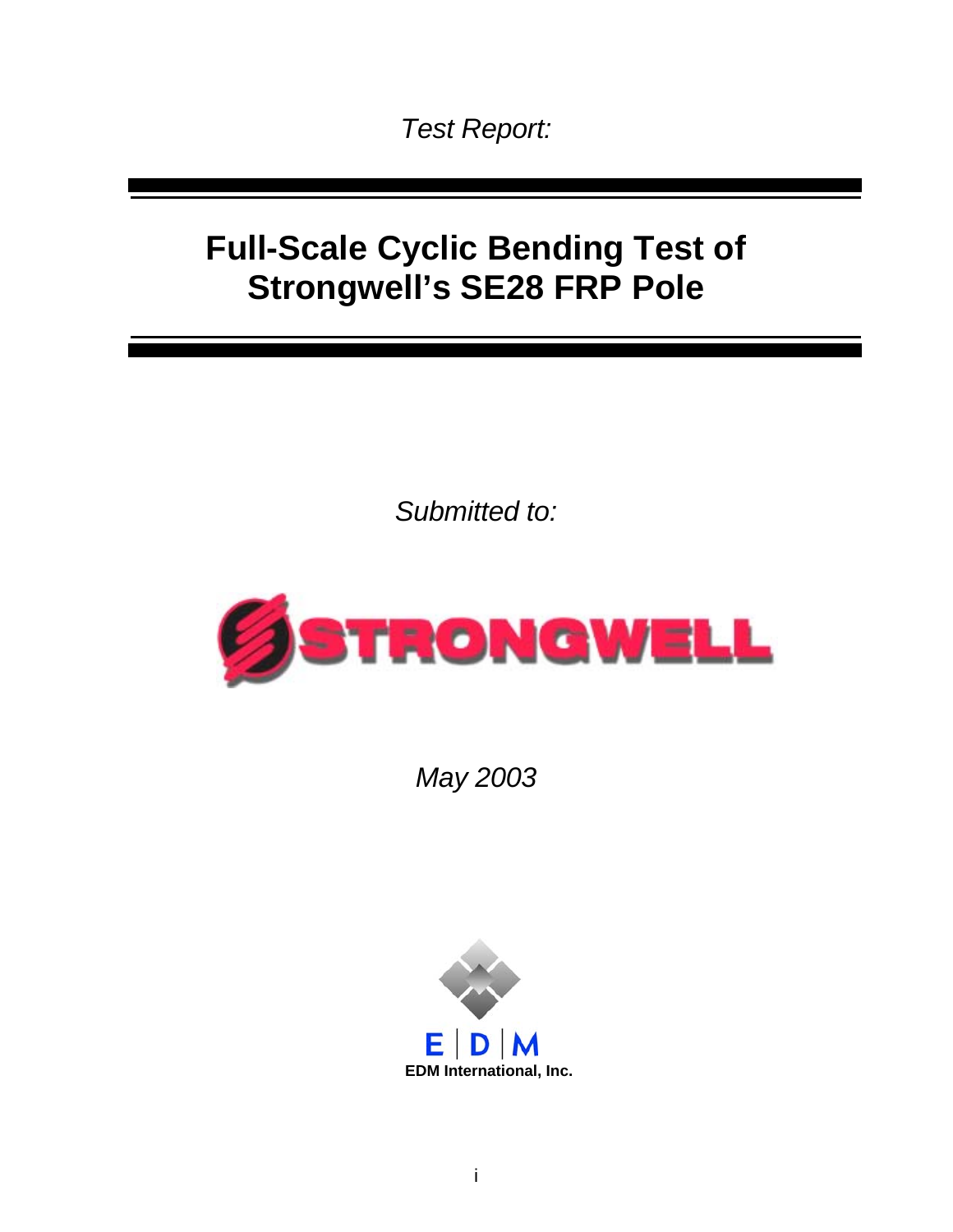

**APPENDIX A - Test Photographs** 

List of Figures

List of Jables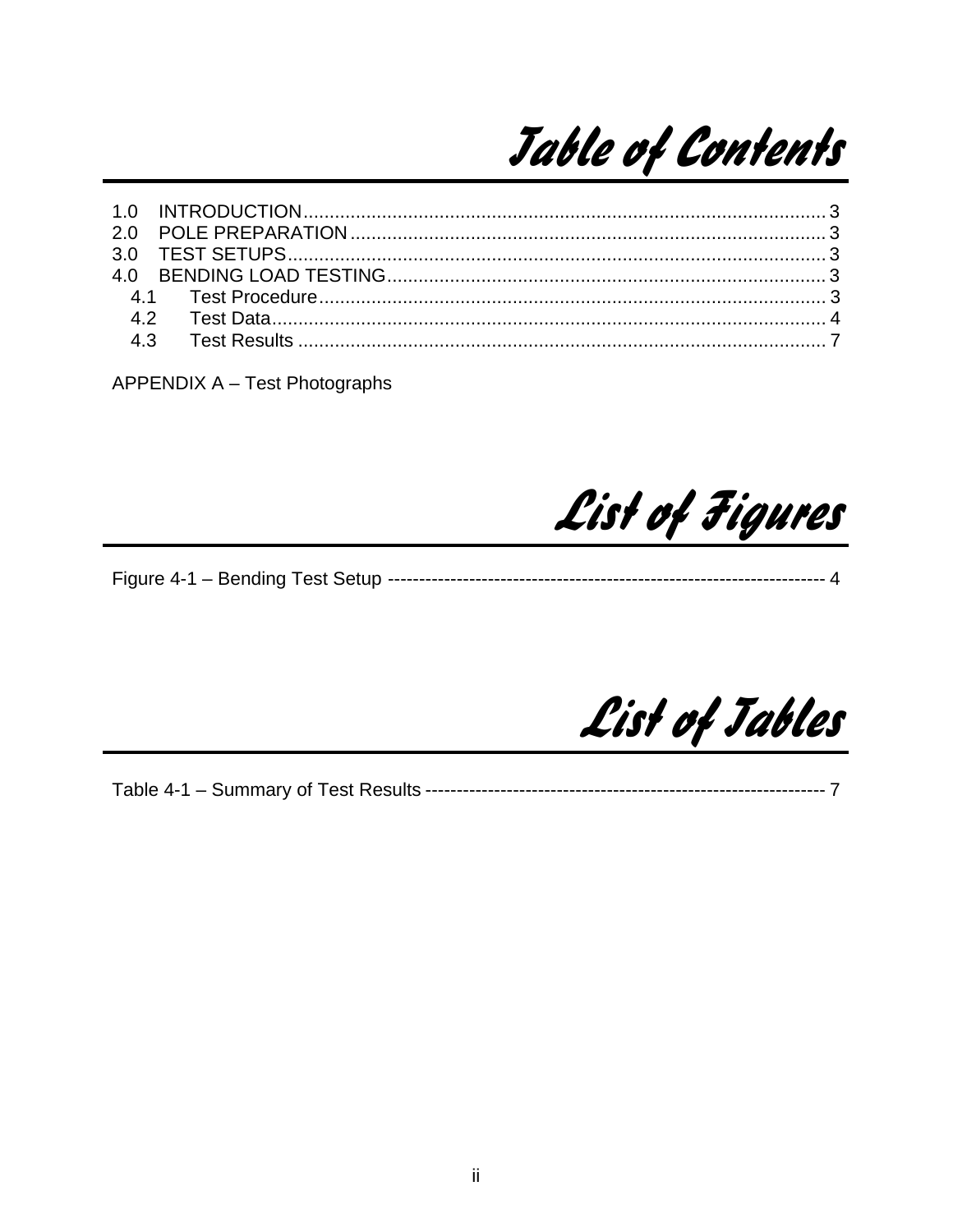#### <span id="page-2-0"></span>**REPORT ON FULL-SCALE CYCLIC TESTING OF STRONGWELL'S SE28 FRP POLE**

#### **Prepared for: Strongwell, Bristol, VA Prepared by: EDM International, Inc., Fort Collins, CO**

## **1.0 INTRODUCTION**

EDM International, Inc. (EDM) is the recognized leader in providing pole testing services to the electric utility industry. During the past two decades, EDM has tested more poles than any other institution in North America. Strongwell contracted with EDM to conduct independent testing for the purposes of assessing the bending strength of its 80ft SE28 pole. This test was designed to determine the ultimate capacity of a pole after it has been subjected to 100 cycles of pure bending load. The testing was conducted at EDM's laboratory and test facility in Fort Collins, CO on April 9, 2003.

## **2.0 POLE PREPARATION**

One 80-SE28 poles was manufactured by Strongwell and shipped to EDM's test facility for the express purpose of conducting destructive bending tests on them. This pole was single piece with a constant taper from tip to butt. Its 12-sided polygonal geometry used alternating flats of constant and variable widths to effect the taper.

## **3.0 TEST SETUPS**

EDM's test facility is equipped with a pole holding fixture, loading system, electronic load and deflection measuring sensors, and a computerized data acquisition system. Figure 4.1 is a schematic of the pole test setup used for the bending load test.

## **4.0 BENDING LOAD TESTING**

#### **4.1 Test Procedure**

For testing, the pole was clamped in a horizontal cantilever arrangement with the load cable attached approximately two feet from the pole tip (refer to Fig. 3.1). Initially, the pole was oriented with two of the variable faces oriented on the tension and compression sides. The pole was then loaded cyclically 50 times from approximately 250 lbs to a minimum of 2500 lbs. Afterwards the pole was reoriented in the test frame such that two of the constant faces were on the tension and compression faces. The pole was again loaded cyclically 50 times from approximately 250 lbs to a minimum of 2500 lbs. Throughout the testing the load was applied at a constant rate of deformation.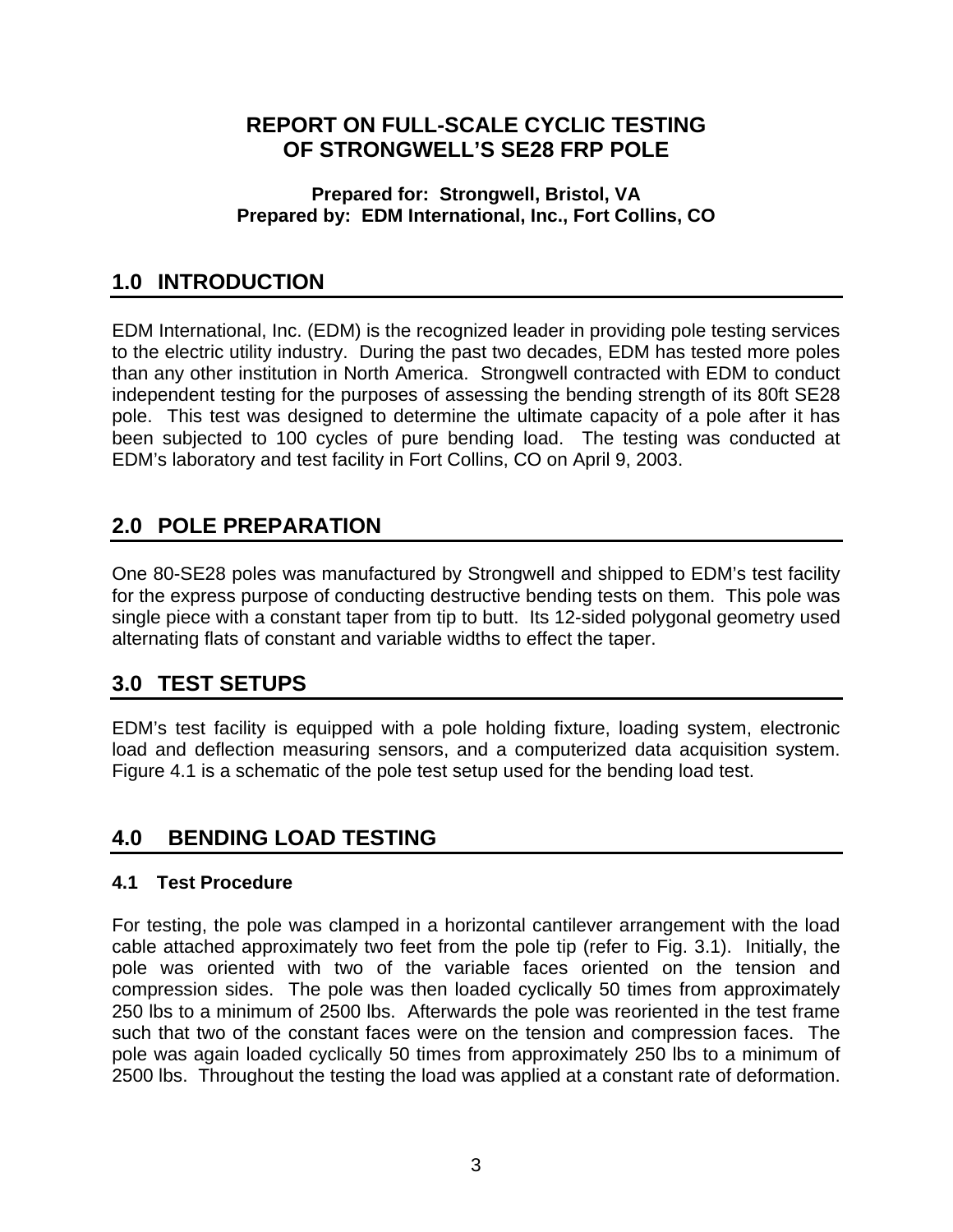<span id="page-3-0"></span>Loading and deflection data were captured and recorded electronically multiple times each second. Following completion of the cyclic loading, the pole was loaded to failure.

Deflection measurements were taken near the pole tip and at two points below the groundline. The below groundline measurements were used to calculate the magnitude of base rotation that resulted from the stretching of the anchor straps.



*Figure 4-1 – Bending Test Setup* 

#### **4.2 Test Data**

The data sheet for the failure load test follows. Two graphs of the load vs. deflection data are also shown. The second graph is the same as the first, except that both ends have been truncated to eliminate the non-linearities associated with both test start up and buckling failure. The trendline for this graph was used to calculate an MOE for the pole. Note, the tip deflections used for these graphs have been adjusted to compensate for the measured base rotations. Still images of the test setup and the failure mode are provided in Appendix A.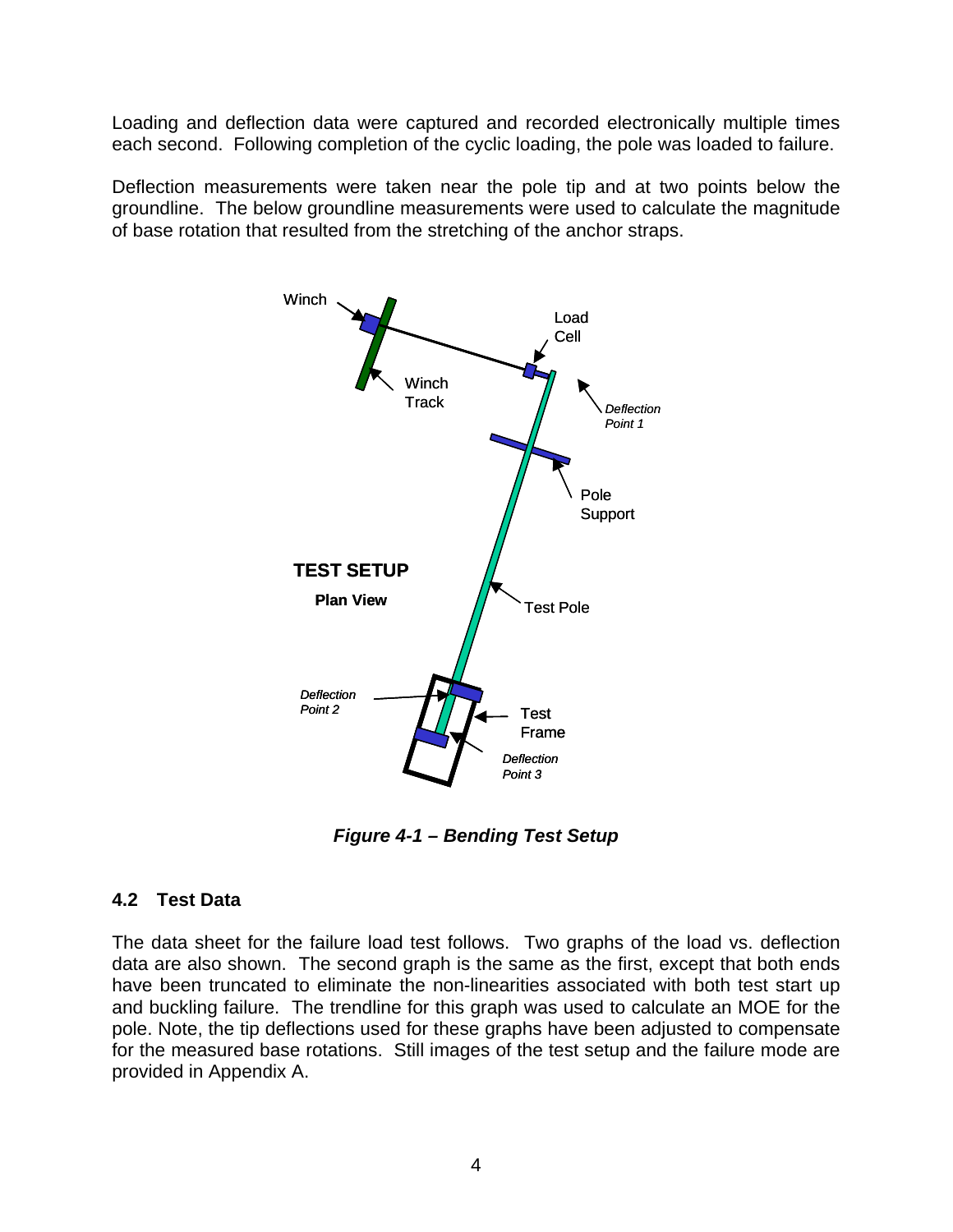|                                           | <b>Strongwell</b><br><b>FRP Pole</b><br><b>Destructive Bending Tests</b> | Sheet No.<br>Date<br>Time | 9<br>9-Apr-03<br>18:20 |                   |                               |                            |  |  |  |  |  |
|-------------------------------------------|--------------------------------------------------------------------------|---------------------------|------------------------|-------------------|-------------------------------|----------------------------|--|--|--|--|--|
| <b>Cyclic Bending Test</b>                |                                                                          |                           |                        |                   |                               |                            |  |  |  |  |  |
| Test No.                                  | 13                                                                       | Length                    | 80                     | <b>Flat</b>       | С<br>C= Constant, V= Variable |                            |  |  |  |  |  |
|                                           | Actual Pole Length                                                       |                           | 80.08                  | (f <sup>t</sup> ) |                               |                            |  |  |  |  |  |
|                                           | Distance- Butt to G.L.                                                   |                           | 10.27                  | (f <sup>t</sup> ) |                               |                            |  |  |  |  |  |
|                                           | Distance Tip to Load Point                                               |                           | 2.25                   | (f <sup>t</sup> ) |                               |                            |  |  |  |  |  |
|                                           | Distance G.L. to Failure Point                                           |                           | 2.67                   | (f <sup>t</sup> ) |                               |                            |  |  |  |  |  |
|                                           | G.L. Diameter (flat-to-flat)                                             |                           | 22.21                  | (in)              |                               |                            |  |  |  |  |  |
|                                           | Diameter @ Failure Point (flat-to-flat)                                  |                           | 21.71                  | (in)              |                               |                            |  |  |  |  |  |
|                                           | Maximum Load @ Failure                                                   |                           | 3219                   | (lbs)             | Defl. Pt.                     | Defl. (in)                 |  |  |  |  |  |
|                                           | Distance Tip to Defl. Pt. 1                                              |                           | 35.50                  | (in)              | 1                             | 143.20                     |  |  |  |  |  |
|                                           | Distance between Butt Defl Pts 2 & 3                                     |                           | 93.75                  | (in)              | $\overline{2}$                | 0.38                       |  |  |  |  |  |
|                                           | Adjusted Horizontal Deflection @ 2812#<br><b>Deflection Point 1</b>      |                           | 135.72                 | (in)              | 3                             | 0.49                       |  |  |  |  |  |
|                                           |                                                                          |                           |                        |                   | Location                      | Diameter (f-f) $\parallel$ |  |  |  |  |  |
| <b>Results</b>                            | Moment (ft-lbs)                                                          | $S$ (in3)                 | Stress (psi)           |                   | Tip                           | 9.22                       |  |  |  |  |  |
| @ GL                                      | 217,476                                                                  | 116.02                    | 22,493                 |                   | GL                            | 22.21                      |  |  |  |  |  |
| @ Break                                   | 208,881                                                                  | 111.06                    | 22,569                 |                   | <b>Break</b>                  | 21.71                      |  |  |  |  |  |
| <b>Butt</b><br>24.12<br>Comments: Pole #9 |                                                                          |                           |                        |                   |                               |                            |  |  |  |  |  |
| <b>Buckling Failure</b>                   |                                                                          |                           |                        |                   |                               |                            |  |  |  |  |  |
|                                           | Cycled 50X to 2500# on both variable face and constant face              |                           |                        |                   |                               |                            |  |  |  |  |  |
|                                           |                                                                          |                           |                        |                   |                               |                            |  |  |  |  |  |
|                                           |                                                                          |                           |                        |                   |                               |                            |  |  |  |  |  |
|                                           |                                                                          |                           |                        |                   |                               |                            |  |  |  |  |  |
|                                           |                                                                          |                           |                        |                   |                               |                            |  |  |  |  |  |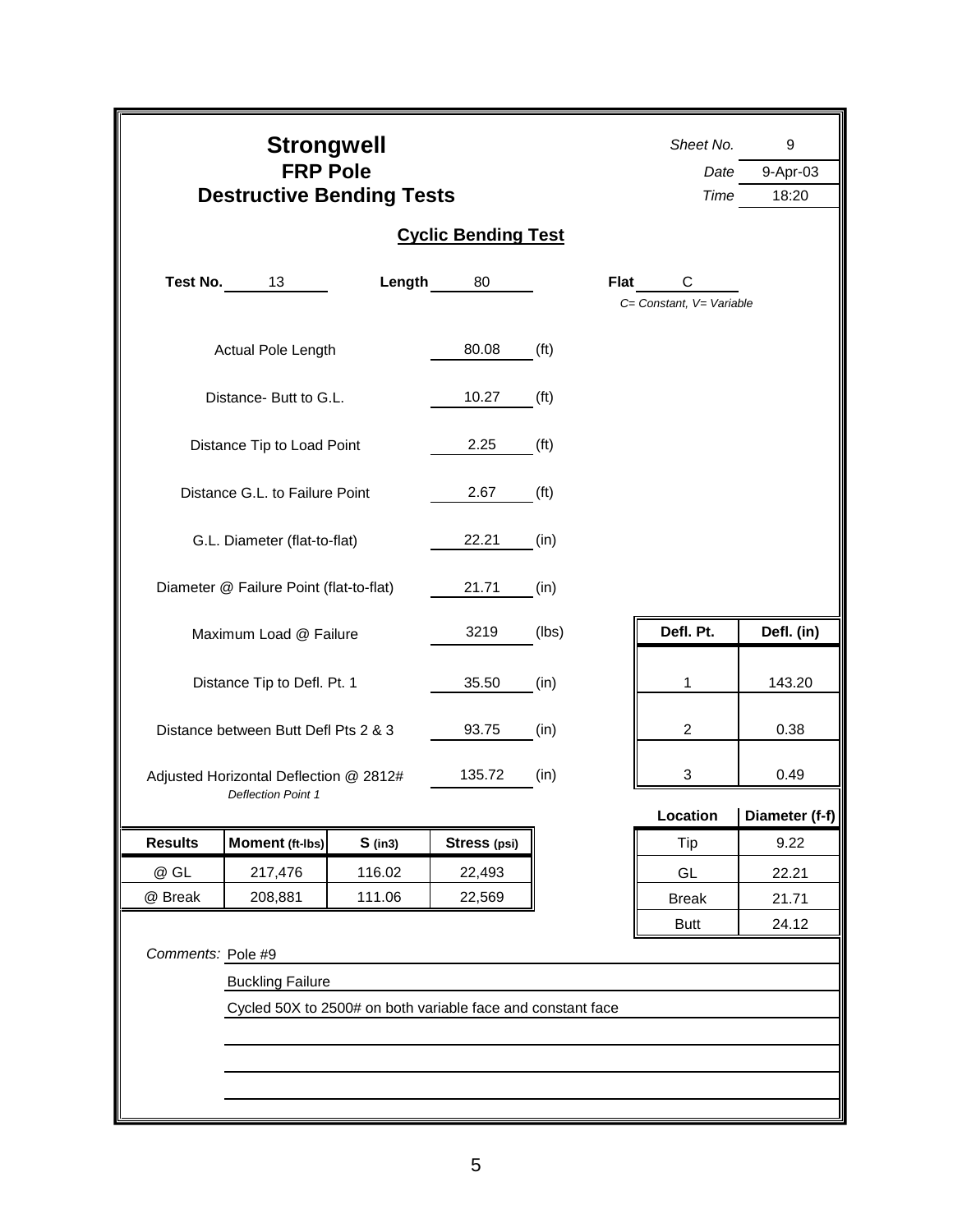

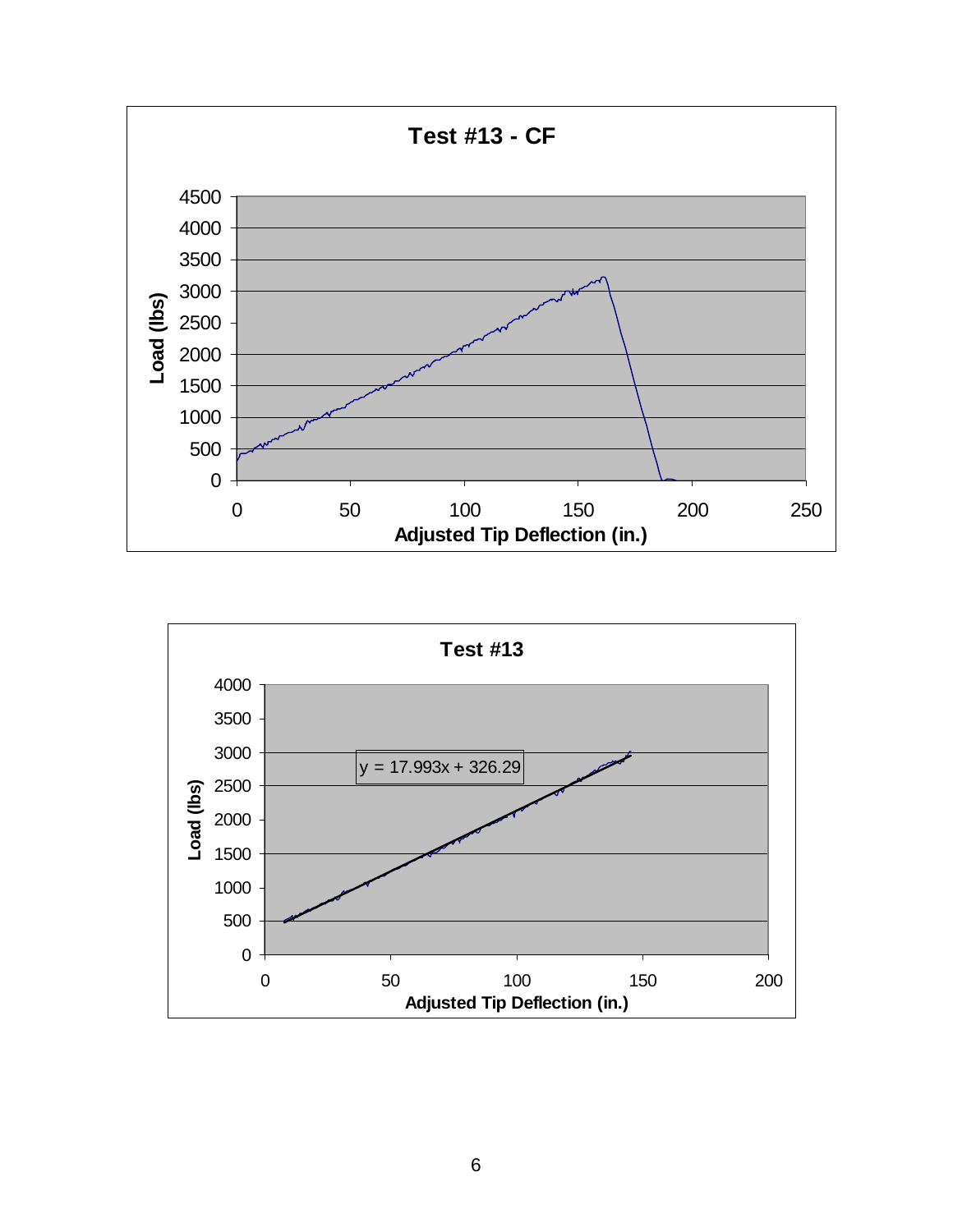#### <span id="page-6-0"></span>**4.3 Test Results**

The purpose of these tests was to determine the bending strength of this SE28 pole. Using the *PLS-POLE* software and the load-deflection data that was captured, an approximate modulus of elasticity was calculated for this pole. A summary of the test results is provided in Table 4.1.

| Test # | Test        | Elev     | <b>Max</b><br>Load | <b>Max Defl</b> | <b>Net Defl</b> | <b>Stress</b> |         | 11<br><b>MOE</b> |
|--------|-------------|----------|--------------------|-----------------|-----------------|---------------|---------|------------------|
|        | <b>Flat</b> | @ Break  |                    | @ 2812          | @ 2812          | @ GL          | @ Break | (psi)            |
| 13     |             | 67<br>14 | 3219               | 143.2           | 135.            | 22.493        | 22.569  | 5070             |

*Table 4-1 – Summary of Test Results*